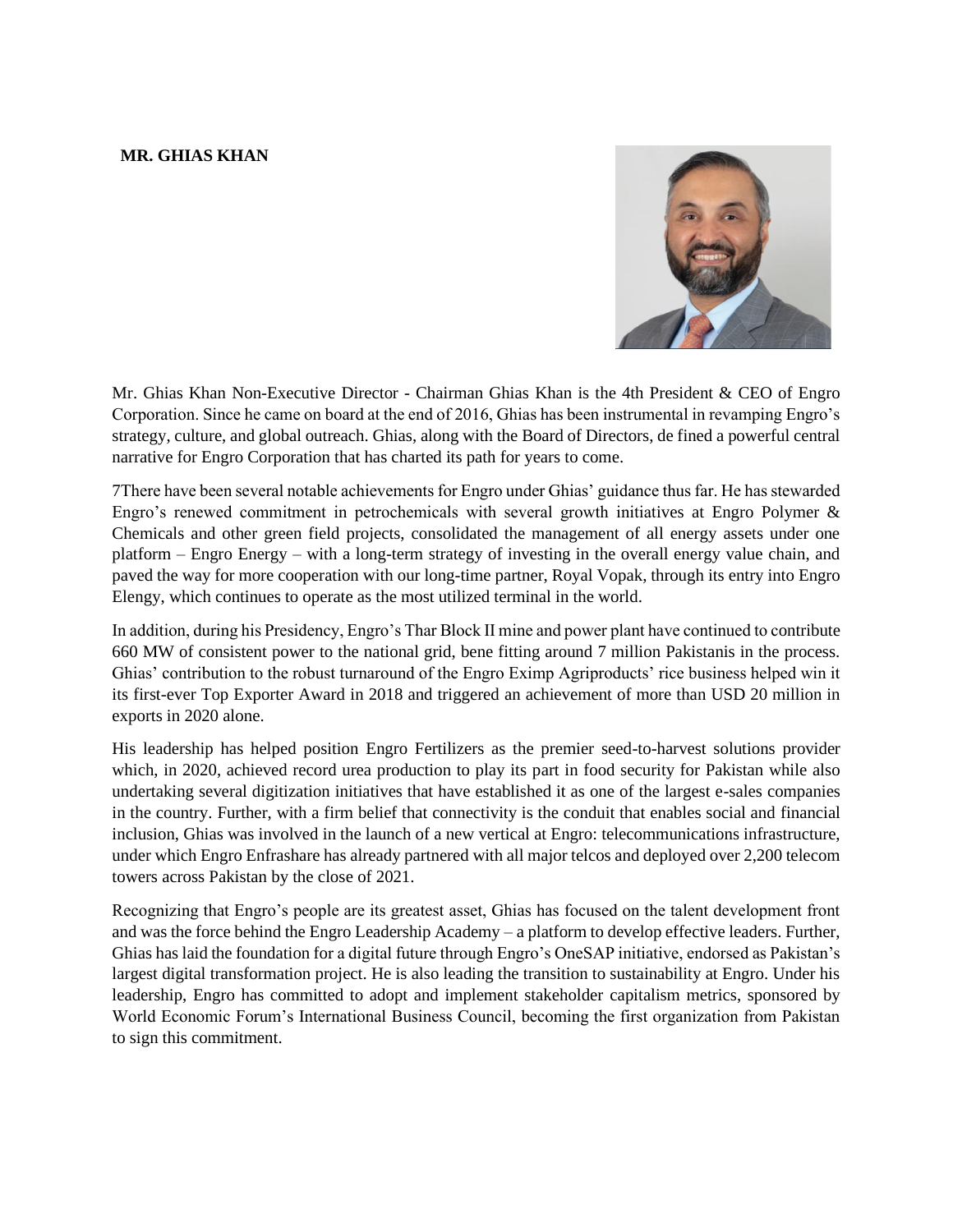Under his guidance, Engro has also earned numerous awards, both locally and globally, for enabling a thriving business environment, investing in the development of its people, upholding high standards of corporate governance, and promoting diversity, health, safety, & environment in the workplace.

As the former CEO of Inbox Business Technologies, an enterprise technology company that he co-founded in 2001 and remained with till 2015, Ghias grew the employees to over 1,900 and pivoted the company from a computer manufacturer to a systems integrator, and then to a technology-enabled digital services company.

Currently, Ghias serves as Chairman on the Boards of Engro Fertilizers Limited, Engro Polymer & Chemicals Limited, Engro Enfrashare (Pvt) Limited, and Engro Energy Limited. He also serves on the Board of Trustees of Engro Foundation – the social investment arm of Engro Corporation. In 2022, Ghias was elected President of the Overseas Investors Chamber of Commerce & Industry (OICCI).

Ghias was part of the Hong Kong under 16 cricket team, has represented Pakistan in the junior bridge team, and, in 2015, won the amateur singles championship at Karachi Golf Club.

He holds a Master's degree in Business Administration from the Institute of Business Administration, Karachi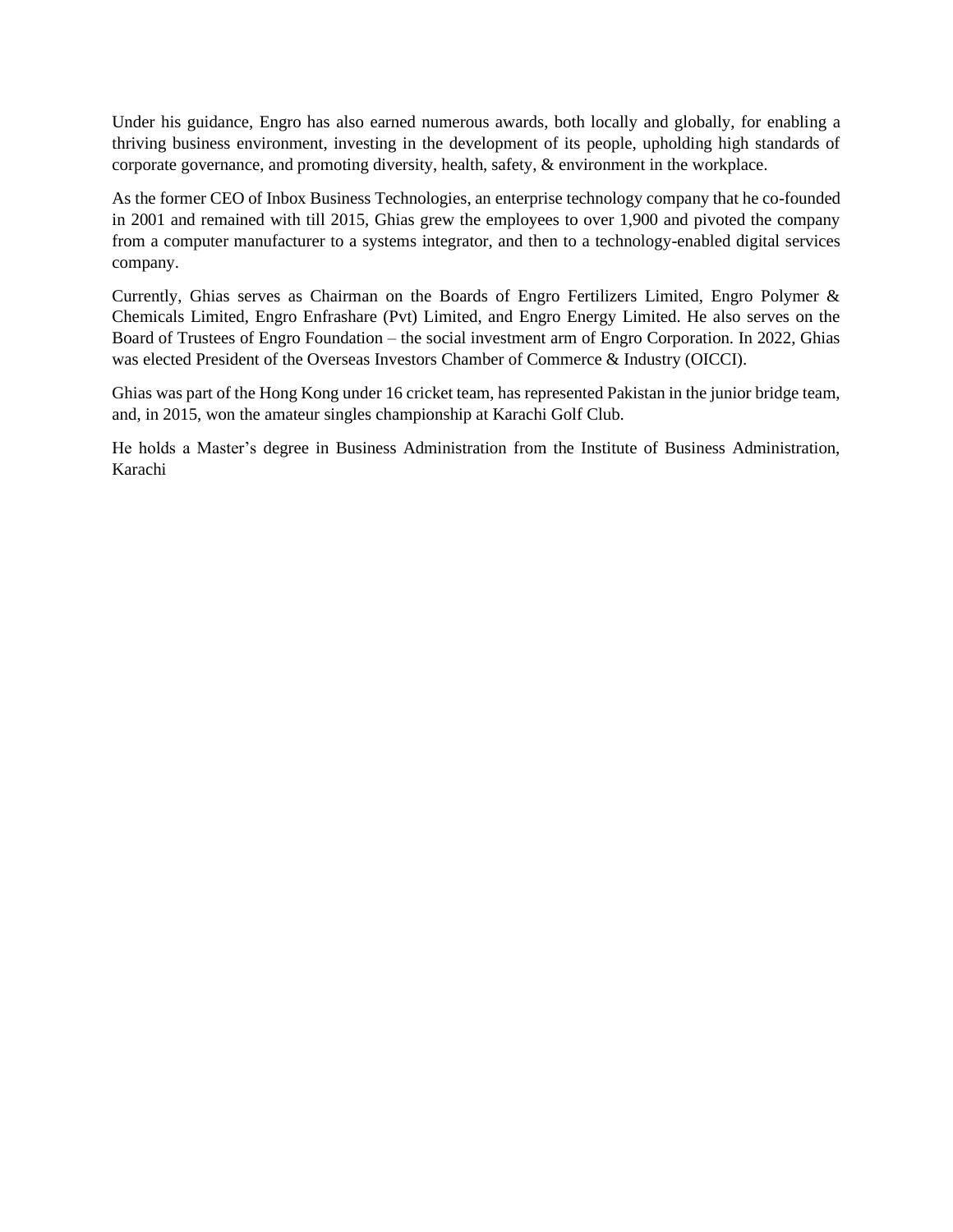## **MR. JAVED AKBAR**



Javed Akbar is a Chemical Engineer, and has over 40 years' experience with Exxon and Engro in Pakistan and overseas. He has managed Fertilizer plants and a Petrochemical terminal and their expansions. He has also served as Exxon's Human Resources Manager in Pakistan. He was part of the buyout team when Exxon divested its stake in Engro. He specialises in analysing petroleum and energy sectors and forecasting their trends and providing strategic insight. He currently serves on the board of numerous companies in power and chemical sector in Pakistan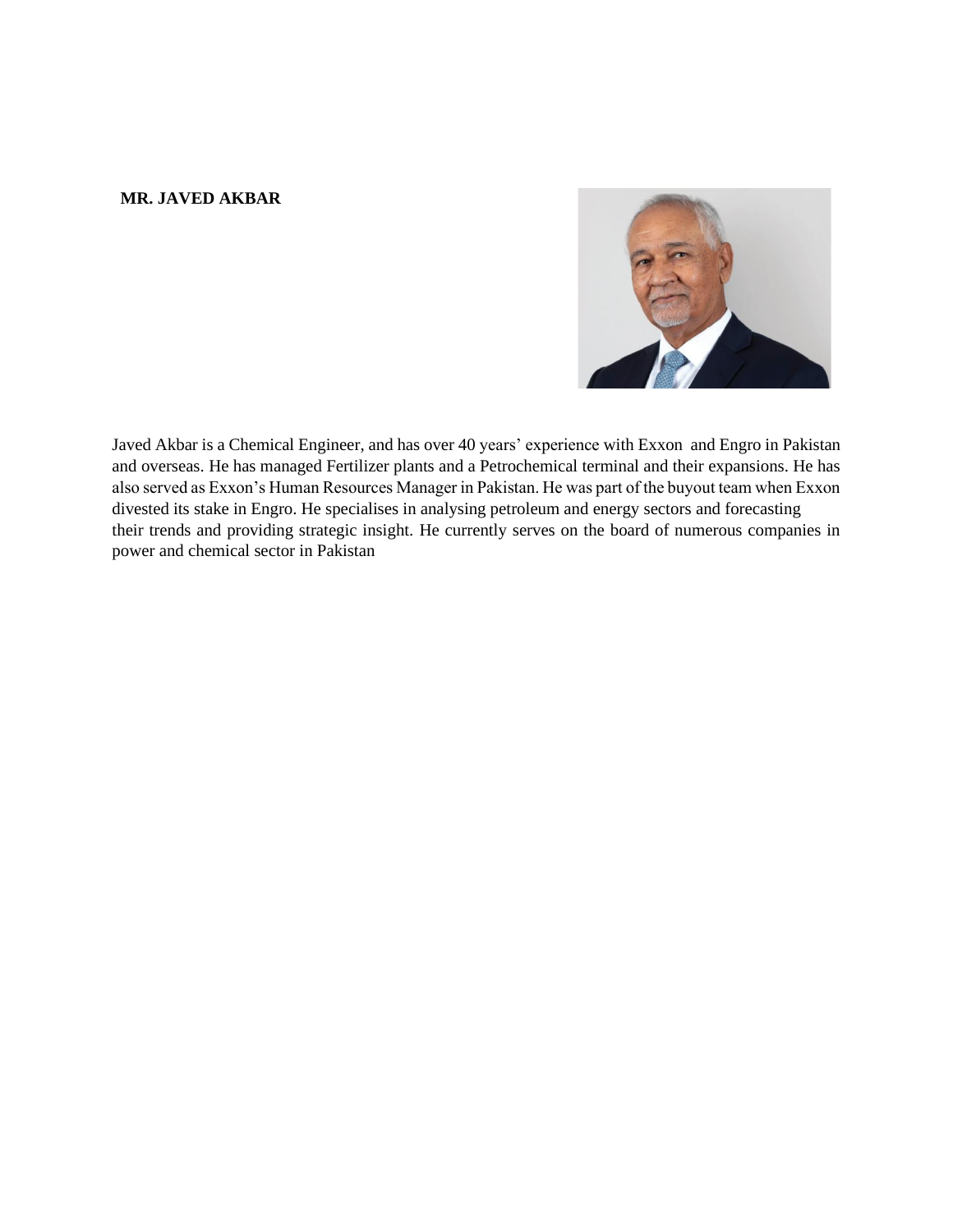#### **MR. KHAWAJA BILAL HUSSAIN**



Khawaja Bilal Hussain is the Senior Vice President, Strategy and Business Development at Engro Corporation Ltd. Since he came onboard at the end of 2016, Khawaja Bilal has been an instrumental contributor to key strategic initiatives for the Group, including the technical and commercial assessment of Engro Polymer & Chemicals, pre-feasibility of PDH, the sale of shares in Engro Elengy Terminal (EETPL) to Royal Vopak LNG Holding B.V., and Engro Enfrashare launch, for which he also served as the CEO. Most recently, Mr. Hussain served as the Head of CEO's Office at Engro Corporation Ltd. His previous affiliations include prominent organizations including K-Electric Ltd., the AES Corporation, and British American Tobacco.

Currently, Khawaja Bilal serves as a Director on the Boards of Engro Vopak Terminal Ltd., Engro Powergen Thar (Pvt.) Ltd., Engro Elengy Terminals Limited, and Engro Exim Agri Products.

He holds an MBA from the Lahore University of Management Sciences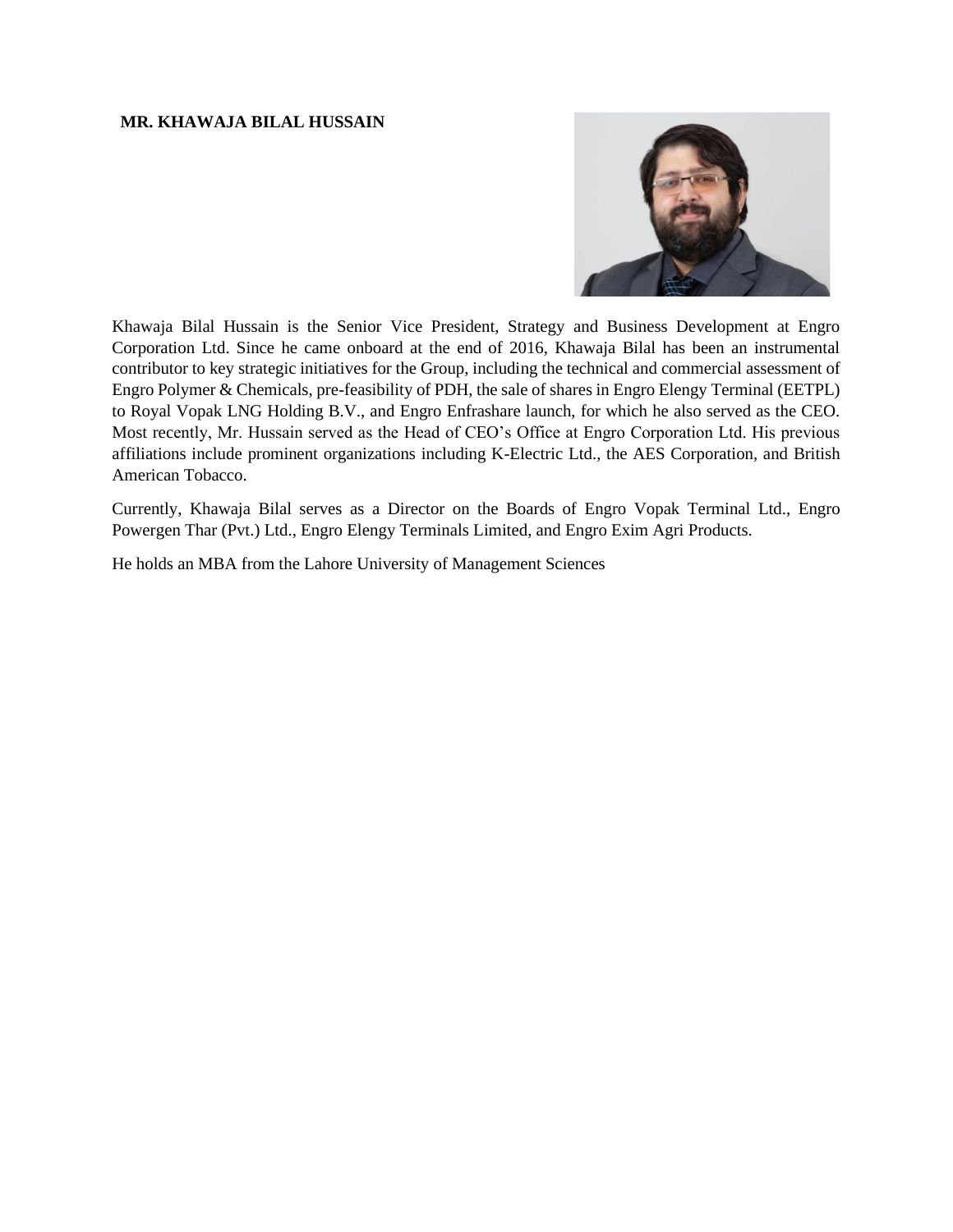# **ISMAIL MAHMUD**



Ismail has been with Vopak for 23 years and is currently Global Director for Vopak's chemicals business with offices in HQ located in Rotterdam. Prior to this role (since 2012), Ismail was located in Singapore for 10 years where he held the positions of Commercial Director Asia and Managing Director Singapore. Prior to Vopak, Ismail worked for Engro Chemical (previously an ExxonMobil affiliate).

Currently, Ismail is responsible for sales, marketing and commercial activities in Vopak for all chemical related storage activities. Currently about 45 of the 69 terminals owned and operated by Vopak worldwide are for chemicals businesses. His experience in logistics and tank storage services spans over multiple regions with specific focus on Industrial Terminalling, where he leads one of Vopak's core strategies in this service market segment.

Ismail currently is Vopak member of board of directors for Engro Vopak Terminal Ltd. a joint venture with Engro Corporation, Pakistan. In the recent past he was Vopak member of board at Sabtank Storage Services Co. & Chemtank - Jubail Chemicals and Storage Services Co. both joint ventures with Sabic, Riyadh.

He is also member of European Petrochemical Association – EPCA Logistics Committee in Brussels. He is a Mechanical Engineer from Lehigh University, USA and an MBA in Finance from St Joseph's University, USA.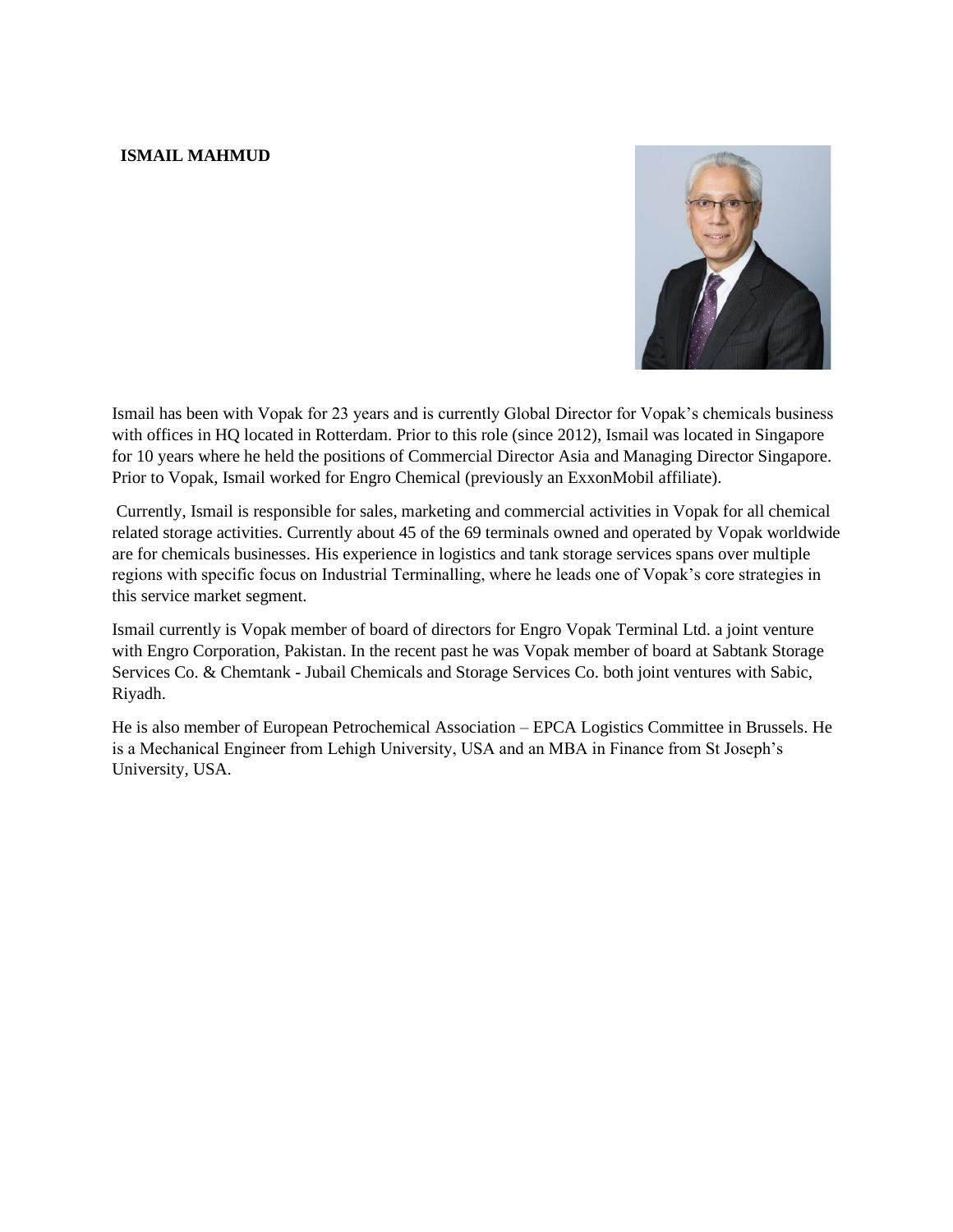## **DR. SHAMSHAD AKHTAR**



Shamshad Akhtar served as Federal Finance Minister of Pakistan holding multiple economic portfolios in the caretaker government and as the Governor, State Bank of Pakistan.

As the Under-Secretary General of the Economic and Social Commission of the Asia and Pacific (UNESCAP) and the United Nations Secretary General's Senior Special Advisor on Economics and Finance, Dr. Akhtar oversaw the development and implementation of the sustainable development agenda including economic, social, environmental and finance work of the UN Department of the Economic and Social Affairs. During her term at UN, she was UN Secretary General's Sherpa for Development and the Finance and Central Bank tracks. Among others, she was closely involved in the development and implementation of the 2030 Sustainable Development Agenda (SDG), the Addis Ababa Financing frameworks and work on the Paris Climate Accord and ensured closer alignment of G20 development agenda with the 2030 SDG agenda.

Dr. Akhtar served as the Vice President, Middle East and North Africa at the World Bank, and Director General of Asian Development Bank (ADB). She also served as the Special Sr. Advisor to the President of ADB.

Dr. Akhtar is recipient of Asia's Best Central Bank Governor from Emerging Markets and the Banker's Trust awards. In 2008, the wall street journal asia recognized her as one of Asia's top ten professional women. Recently in 2020, she has been awarded the HUM Women's Leadership Global Award.

Dr. Akhtar in now serving as the Chairperson of few Boards in Pakistan: The Pakistan Stock Exchange, the Pakistan Institute of Corporate Governance, Sui Southern Gas Company Ltd. responsible for transmission and distribution company, Karaandaz a nonprofit organization and joint venture sponsored by the FCDO-Bill Melinda and Gates Foundation to promote financial and digital financial inclusion etc.

Dr. Akhtar serves on couple of Government's advisory committee. At Global level she has been appointed to the Council of Advisors of the Boao Forum for Asia after serving as Sherpa of the forum. She remains engaged in both global and national policy dialogues and is the Global Advisor for the Belt and Road Initiative, cochaired G20 Think Tank group on Infrastructure and Sustainable Investment and as Advisor to Shanghai Forum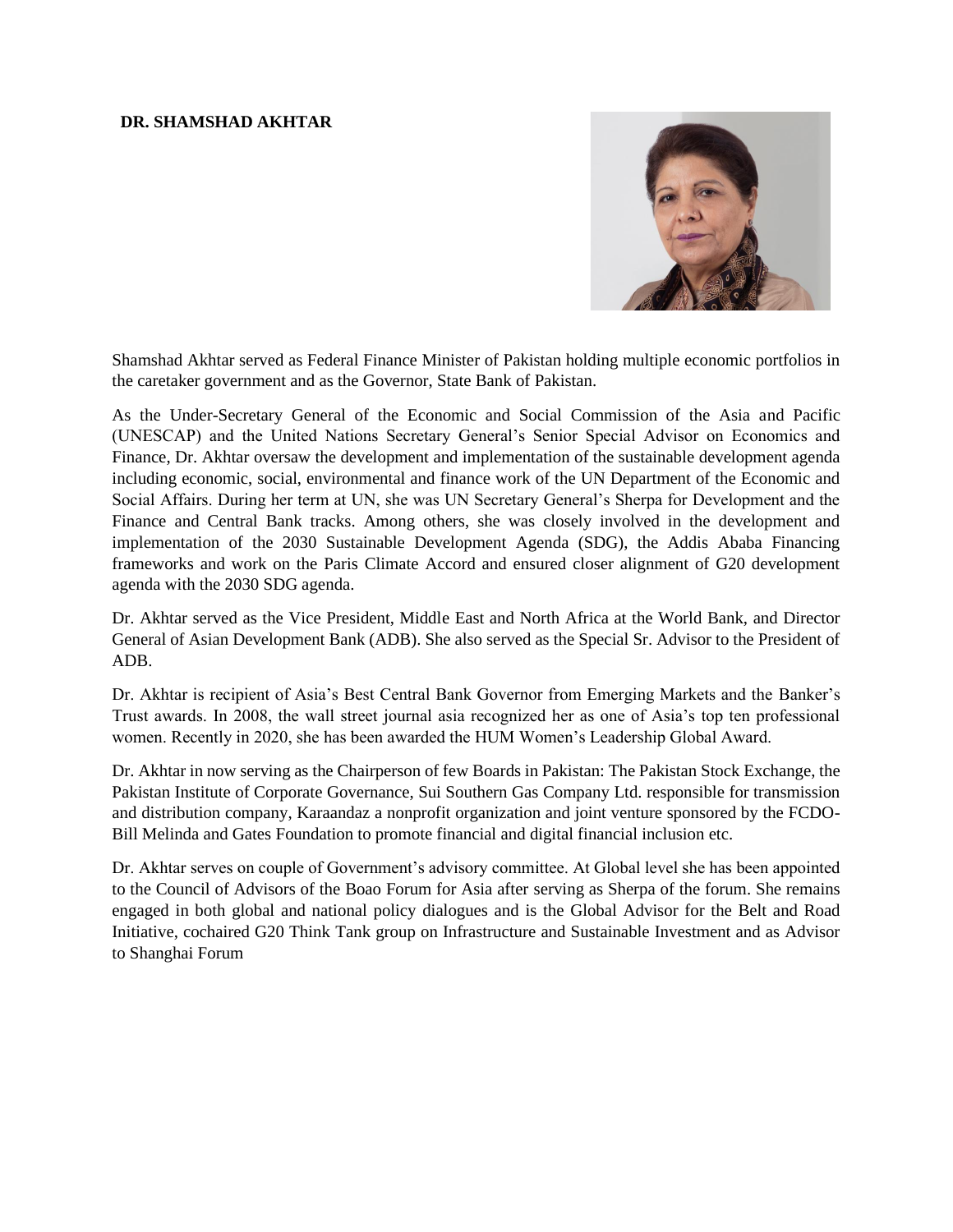### **MR. ASAD SAID JAFAR**



Asad Said Jafar, has held the position of Chief Executive Officer and Chairman of the Board of Directors at Signify Pakistan Limited (formerly Philips Pakistan Limited) since 2009. Prior to this, he was Director Supply Chain, for Philips Lighting ASEAN from 2006 to 2008. Asad has extensive manufacturing, supply chain, business excellence and general management experience and has held various leadership roles at Philips including overseas expatriate postings to Indonesia, Thailand and Singapore from 2001 to 2008. Asad joined Philips in 1998 as Supply Chain Manager at Philips Pakistan Limited. He has driven the transformation and revitalization of the Philips business in Pakistan to become a focused lighting technology company offering a complete range of conventional and LED lighting solutions including its connected lighting systems and data-enabled services, design services and turnkey solutions. He has also steered the transition of the company from Philips to Signify in Pakistan. Before Philips, Asad worked at ICI Pakistan Limited from 1988 to 1996, joining them as a Management Trainee and gaining experience of projects, plant maintenance, design and engineering planning before leaving the company to pursue an MBA degree.

Asad served as the President of Overseas Investors Chamber of Commerce and Industry (OICCI) in 2014 and as its Vice President in 2013. He is currently serving on the Board of Directors of Engro Fertilizers Limited. Previously he has served on the Board of Directors of Pakistan Institute of Corporate Governance (PICG) and Engro Polymer & Chemicals Limited and has been a member of the Institute of Business Administration (IBA) Corporate Leaders Advisory Board (ICLAB). He also serves as the member of International Advisory Board at NED University of Engineering and Technology. He participates regularly in Karachi School of Business & Leadership's CEO mentorship program. Asad holds an Electrical Engineering (BE) degree from the NED University of Engineering & Technology and a Master's degree in Business Administration (MBA) from the Imperial College Business School, London, UK where he studied as a Chevening scholar.

Asad has completed several management development programs including the 'Leading a Business' program at Ashridge Business School, UK. He attended the 'Philips Simplicity Brand 1000'programme at the Chicago Graduate School of Business (London campus) as well as the 'Business Marketing Strategy' program at Kellogg School of Management, Northwestern University, USA. He is often invited to address business professionals and student audiences at corporate and academic events.